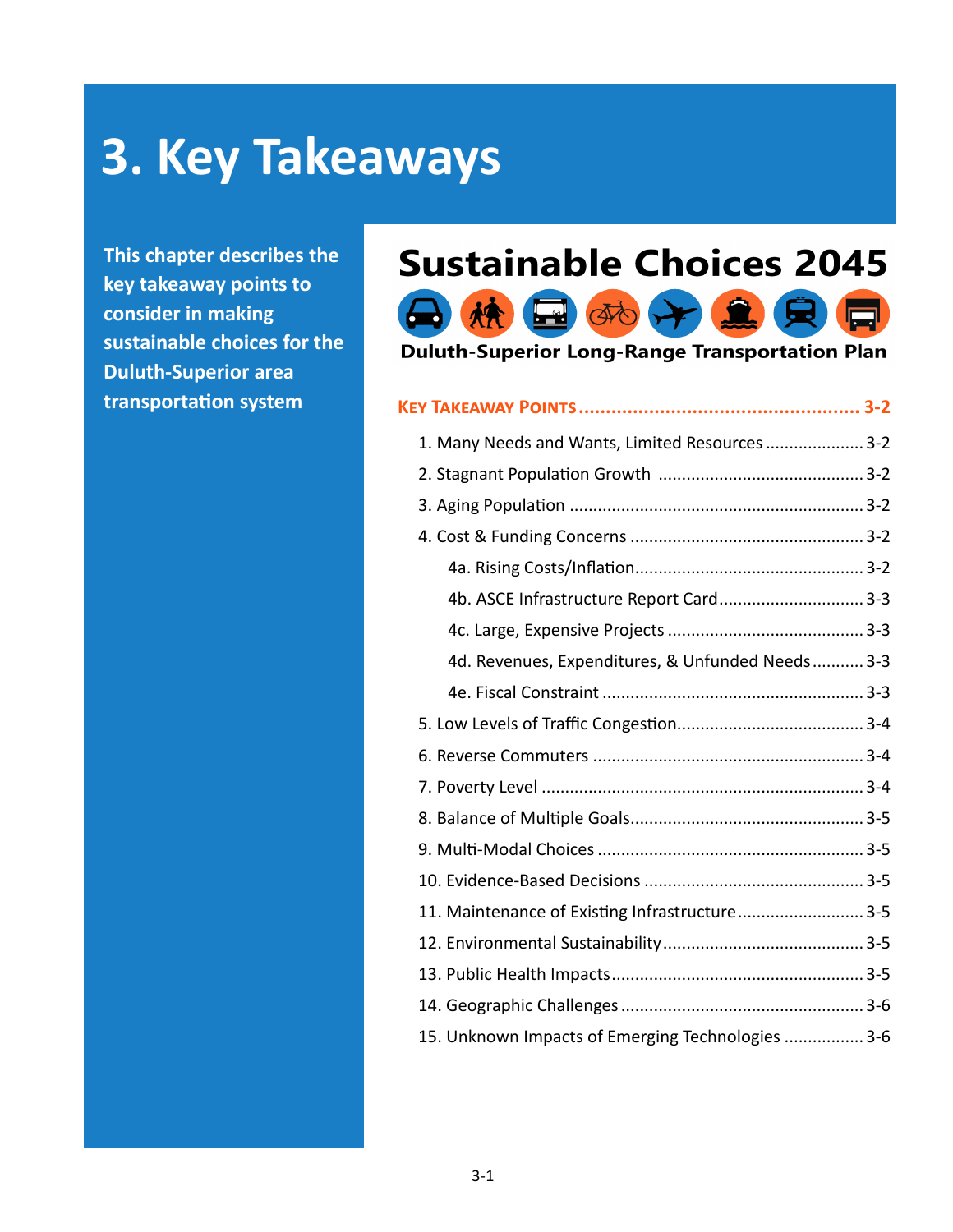# **Key Takeaway Points**

The following are the key points considered in *Sustainable Choices 2045*, integrated and summarized from all data sources and analyses used in this plan. The data sources, analyses, results, and more are identified and detailed within numerous chapters and appendices throughout this plan, perhaps most notably in Chapters 4 and 6, and Appendices B, C, E, F, and G.

# **1. Many Needs and Wants, Limited Resources**

Overall, funding the many transportation system needs and increasing costs, in the context of a stagnant population and decreasing tax base, is not attainable using current approaches, and will require more long-term sustainable approaches to be implemented.

# **2. Stagnant Population Growth**

The projected continued stagnant population trend of the past 40+ years presents real potential challenges to our transportation system. The lack of population growth, along with the increase in the aging portion of our population and decline in the percentage of people of working age, will result in a decreased tax base. Thus, there is less money over time to fund the many transportation system needs we face, which are getting more expensive over time.

# **3. Aging Population**

The projected increase in the elderly portion of the MIC area population presents a real challenge to our transportation system. It is expected this will require expanded and/or different transportation options than currently exist. Some of the anticipated needs for an aging population overlap with the stated needs of disabled people, who have provided comments requesting numerous changes to our system (see Appendix D).

# **4. Cost & Funding Concerns**

The following demonstrate the significant concerns associated with costs and funding of transportation system:

### **4a. Rising Costs/Inflation**

• Highway construction costs rose 66% between 2003 and 2016 (Long, Elliott. 2017. *Soaring Construction Costs Threaten Infrastructure Push*. Progressive Policy Institute, Washington DC. 13 pp).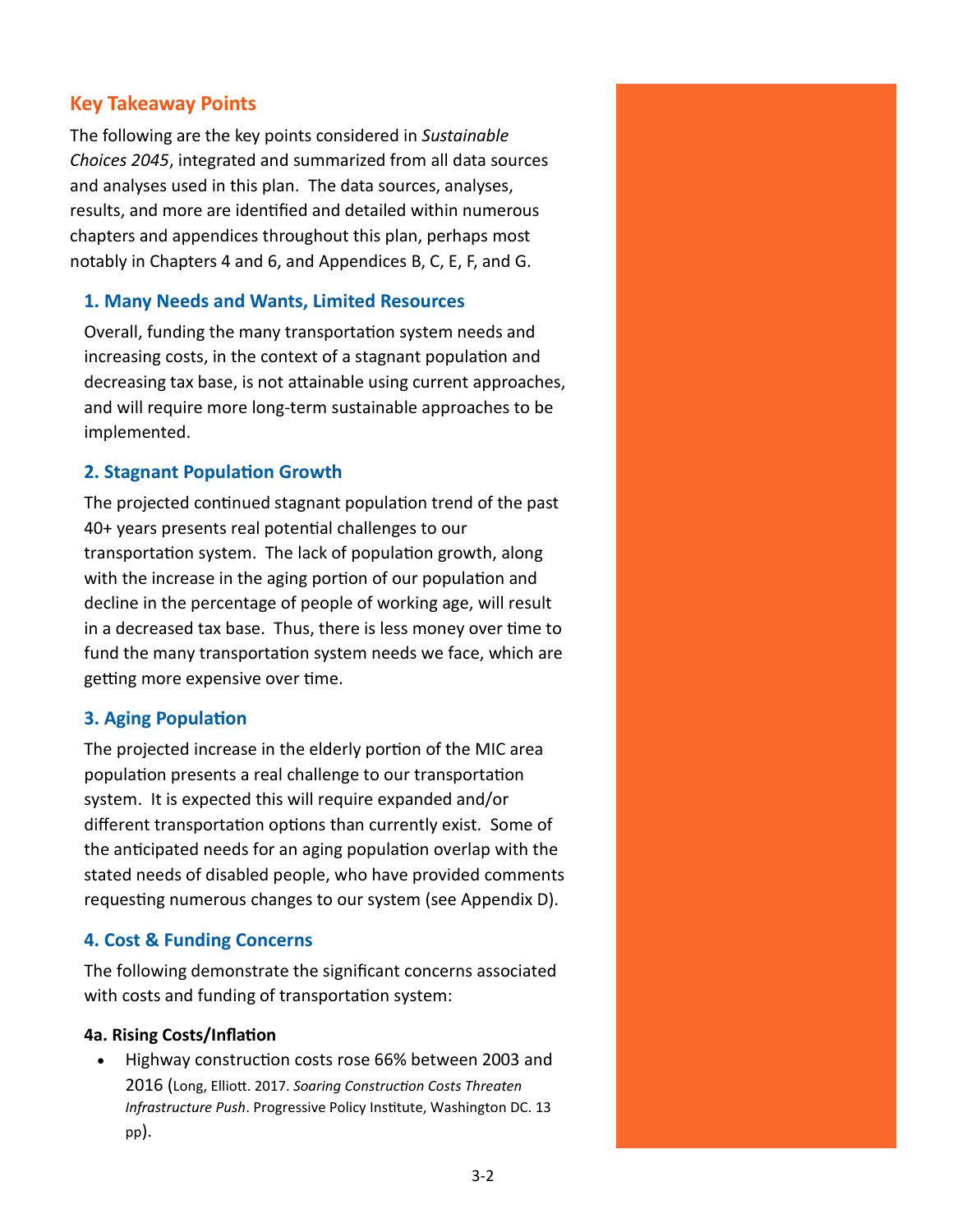#### **4b. ASCE Infrastructure Report Card**

- The American Society of Civil Engineers (ASCE) *2018 Twin Ports Area's Infrastructure Report Card* graded our roads D+, ports C+, aviation B-, and bridges B-. Except for aviation these grades are very similar to the national grades of D for roads, C+ for ports, D for aviation, and C+ for bridges. The local report card did not grade rail or transit, which at the national level received grades of B and D, respectively.
- The estimated total costs across the country for these needed infrastructure investments is \$2.4 trillion , with a funding gap estimated at \$1.2 trillion. The MIC area obviously has infrastructure improvement needs, and has a similar funding problem—see below.

#### **4c. Large, Expensive Projects**

As detailed in Chapter 6, the MIC area is facing numerous extremely expensive infrastructure projects in the immediate and near future, including the Twin Ports Interchange, I-35 over Thompson Hill, Blatnik Bridge work, and major Bong Bridge work, among others. This does not include the regular costs of maintenance across the system, annual dredging of the shipping channel, and the upgrade and reconstruction of the Soo Locks.

#### **4d. Revenues, Expenditures, & Unfunded Needs**

• This plan includes \$3,074,625,000 in total revenues (funding to resurface or reconstruct transportation infrastructure) and \$2,503,633,800 in total expenditures (cost of short, mid, and long term federally eligible projects over the next 25 years). Additionally, \$1,152,055,000 is estimated for operations and maintenance (revenues are partially from general fund budgets and not fully reliant on transportation related taxes). Finally, there is an estimated additional \$199 million in unfunded transportation needs. These are clarified and detailed in Chapter 6.

#### **4e. Fiscal Constraint**

• The fiscal analysis in this plan is showing an overall surplus of approximately \$571 million over the 25-year life of the Plan. At the same time one of the plan's main premises is that there is not enough revenue to cover the existing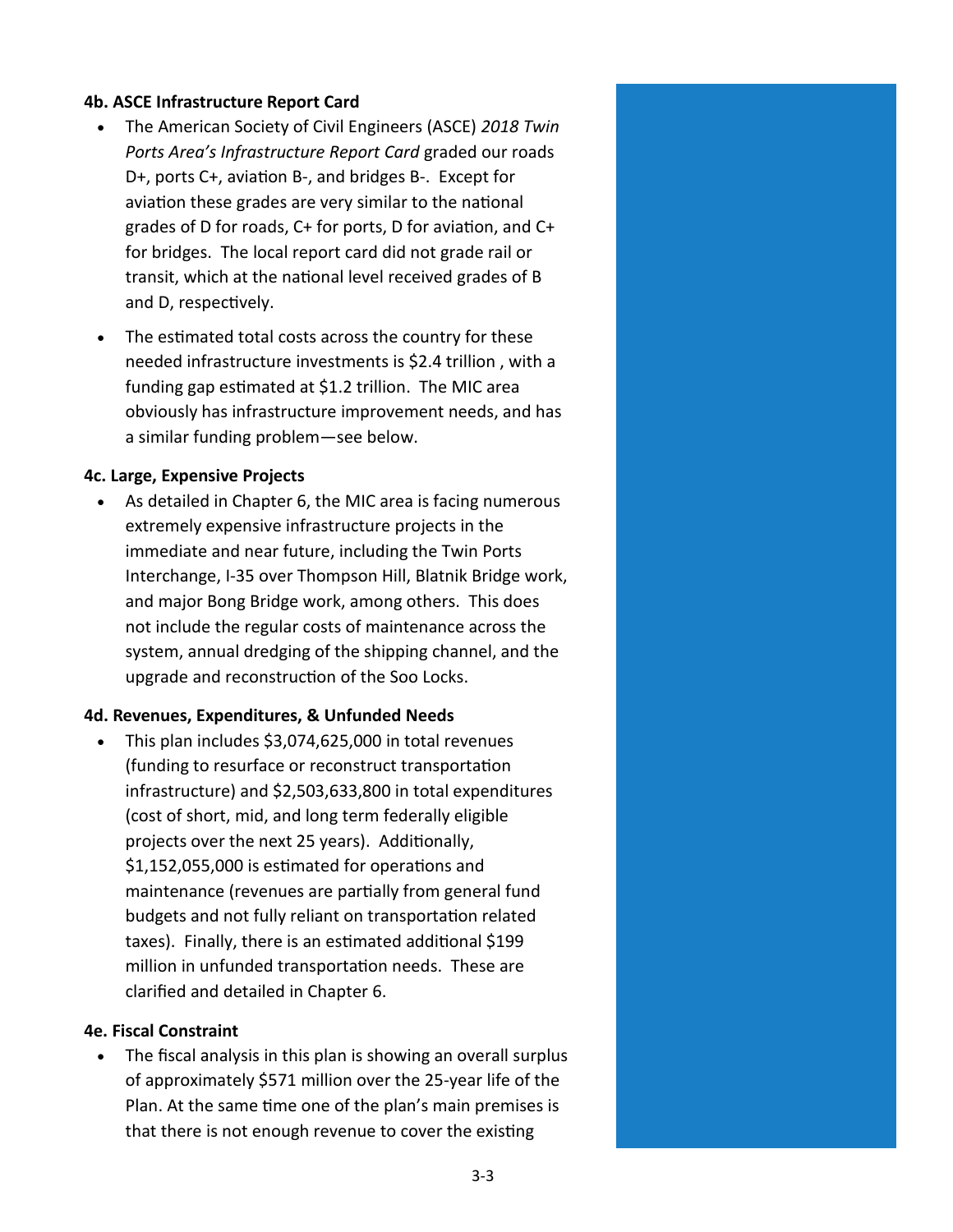transportation infrastructure expenses within the MIC area. At first glance, there appears to be a significant contradiction. The summary explanation is two-fold: One, the MIC area has very large and expensive bridge and highway projects that will take place within this 25-year planning horizon but are not fully scoped at this time, thus their associated cost estimates are not yet known. Two, not all publicly funded transportation system costs are federally eligible and considered regionally significant, and thus not all projects in the MIC area are included in this plan's project lists and fiscal analysis.

• A full explanation of how fiscal constraint is demonstrated within this plan is provided in Chapter 6.

# **5. Low Levels of Traffic Congestion**

Current and future Level of Service (LOS) projections from the MIC's travel demand model (TDM) show little traffic congestion and few areas/corridors of concern. There are only a few select locations to consider for expanding infrastructure, which helps promote and fund maintenance of existing infrastructure.

#### **6. Reverse Commuters**

Twice as many people commute into the MIC area for work as commute outside it. This fact, along with the residential growth happening in outlying areas, means that the demand for roads and other transportation infrastructure is increasing despite the loss of tax base.

### **7. Poverty Level**

Poverty affects a significant number of people in the MIC area—18% of the population (compared to 11% in Minnesota, 13% in Wisconsin, and 15% nationally). The percentage of poverty as a portion of the population is much greater in the Cities of Duluth and Superior (21%) than in the neighboring municipalities within the MIC area (2-13%), with one exception—the Village of Oliver (20%).

People in poverty are often limited in their options for transportation due to cost or other access barriers, which increases the importance of maintaining multiple options that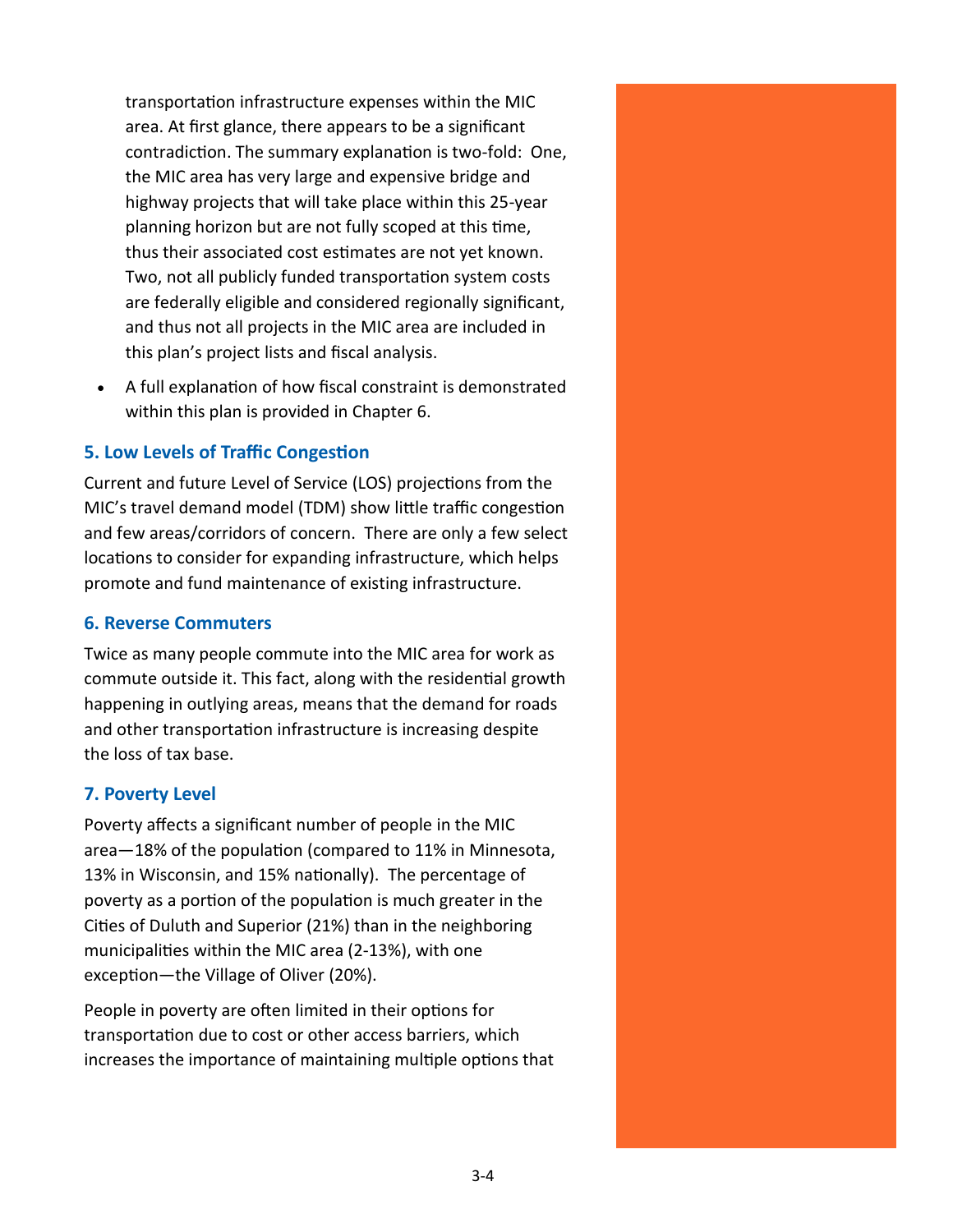are accessible for this population. This plays a real role in decision-making regarding our transportation system.

# **8. Balance of Multiple Goals**

People clearly want all five goals of this plan to be achieved, and in a relatively balanced manner.

Achieving this will require a shift from traditional transportation priorities, including new, broader, more integrative and holistic approaches that include a more diverse group of interests and professionals within project planning and decision-making teams from the beginning.

### **9. Multi-Modal Choices**

Although driving and riding in automobiles and walking are the primary modes used in the MIC area, other modes of travel are also used, desired, and in some cases necessary for people to travel within, through, and to and from the MIC area.

It will be extremely difficult, if not impossible, to establish livable and equitable communities that meet the multiple goals of this plan without true multi-modal options.

### **10. Evidence-Based Decisions**

People want and expect decisions about our transportation system to be based on data and evidence, and not on political or other factors.

### **11. Maintenance of Existing Infrastructure**

Maintenance of our existing transportation system is strongly desired, with specific focus and priority on critical infrastructure rather than on the entire system. This includes maintenance of all aspects of our infrastructure (not simply road surfaces), as well as addressing inefficiencies within the system.

# **12. Environmental Sustainability**

Building, maintaining, and operating our transportation system in an environmentally sound and sustainable manner is strongly desired.

### **13. Public Health Impacts**

The design of our transportation system has multiple impacts on public health, including providing active transportation